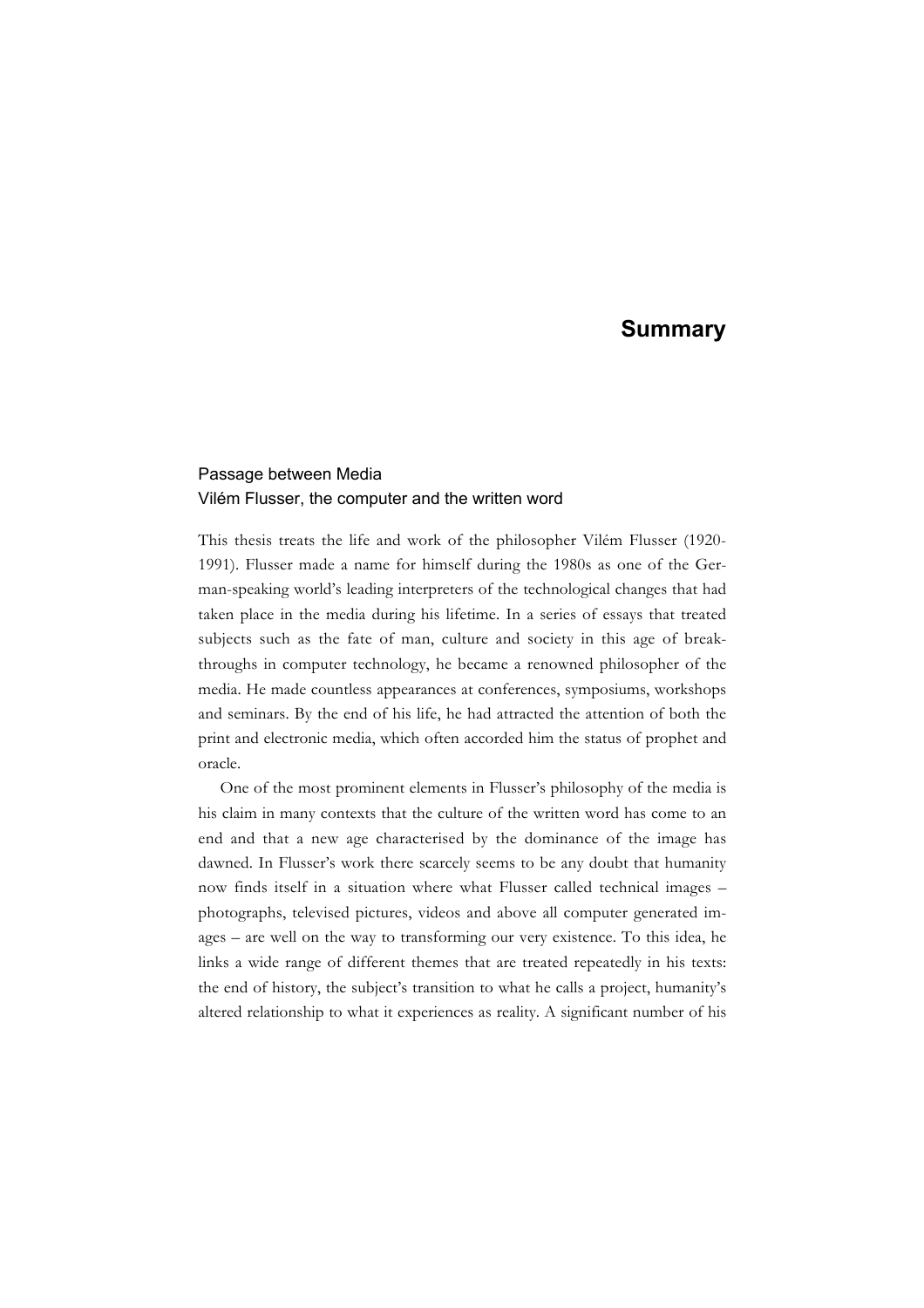elaborations on similar themes are then linked to historical outlines in which Flusser advances several different but related models of media history to ground his conception of the contemporary world and its future.

By studying Flusser's philosophy of the media, we can gain insights into the ideas spawned by this tremendous social, cultural and technological transformation, a transformation that the sociologist Manuel Castells has described as the information-technological paradigm. However, in many ways Flusser's media-philosophical ideas, which come together in his texts from the 80s and which were so characteristic of their time, constitute only a part of his work. If we wish to reach a deeper understanding of these texts, Flusser's earlier writings and his biographical details must be a part of our enquiry. Flusser was born in Prague between the wars to an educated, upper-middle class Jewish family. It was there he first came into contact with intellectual matters. In Prague he was plunged into a turbulent intellectual climate, and his early exposure to the various strands of existential philosophy (the thought of Ortega y Gasset and Martin Buber for example) was particularly significant. As a nineteen-year-old, however, he was forced to flee Nazi-occupied Prague with his future wife, Edith Barth. After a short stay in England, he went to Brazil, where he worked in trade and industry, all the while continuing to cultivate his intellectual interests. In 1960 he published his first philosophical work. He eventually became a well-known philosopher in Brazil, and in the mid-sixties he became a professor of communication theory in Sao Paulo. In 1972, however, he left South America to re-establish himself in Europe, eventually settling in France. Throughout the 1970s, he wrote and lectured, but it was the German publication of his essay on photography entitled *Für eine Philosophie der Fotografie* that transformed him into one of the leading theoreticians of media and information technology of his day. Vilém Flusser died in a car accident in the Czech Republic in November 1991 only two days after giving his first and only lecture in his hometown of Prague.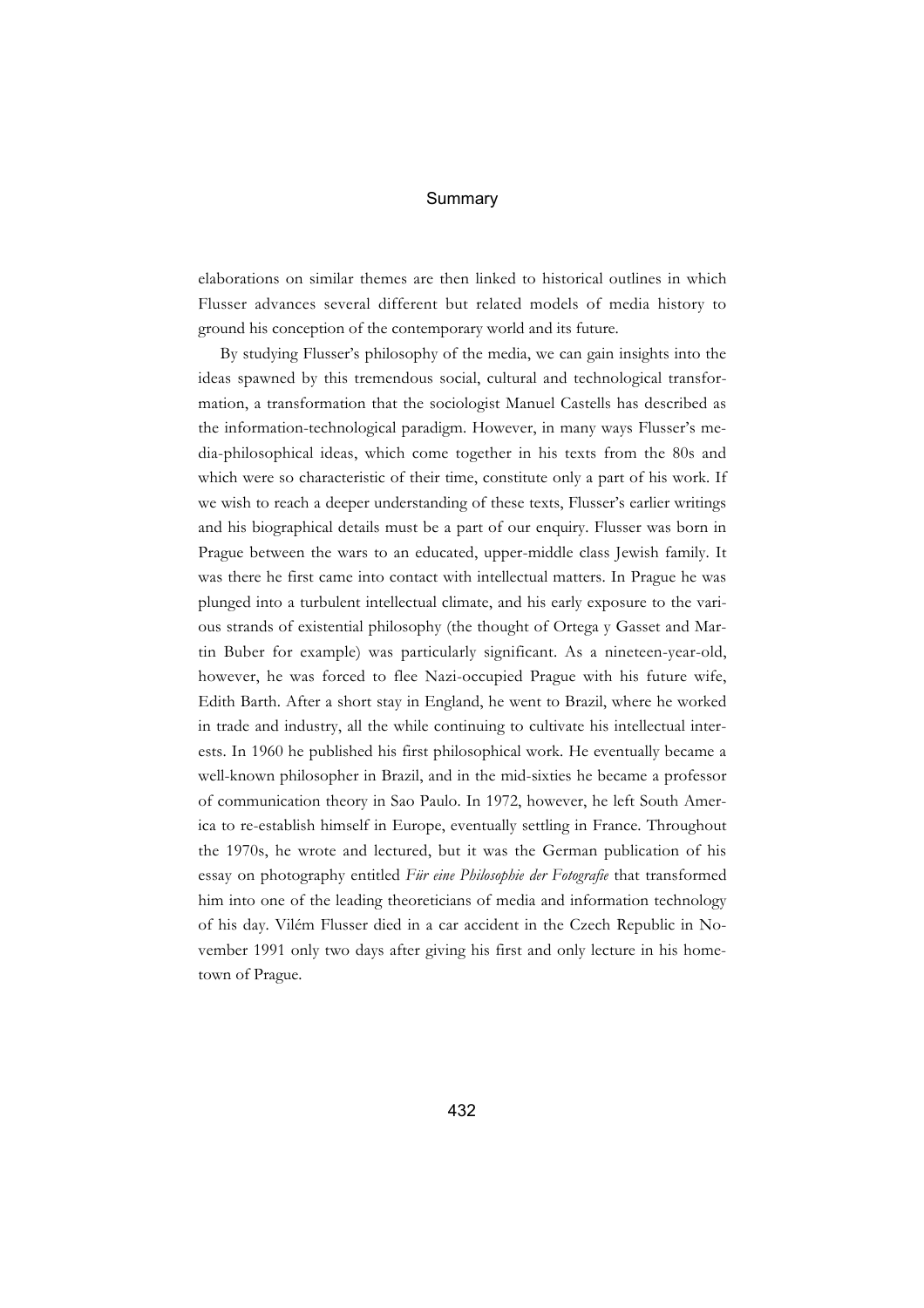This thesis has two aims, both of which are outlined in the opening chapter, "I. Introduction". The first of these two aims is the more important and is formulated in relation to the above biography. This is essential because the research on Flusser that has begun to take shape over the last few years still lacks studies that show the significance of the ideas that were in ascendancy at various stages of Flusser's life and that had such an impact on his thought. The present thesis attempts to fill several important gaps in this area. This enquiry will hopefully shed light on the degree to which Flusser's philosophy of the media from the 1980s was influenced by currents of ideas that Flusser came into contact with first in Prague as a young man and later in Brazil during the 1960s. The primary focus will be on the influence of existentialist philosophy, cybernetic theory and the debate on the historical significance of the writing for society and culture that erupted during the 1960s.

However, restricting the survey to the contexts in which Flusser happened to be operating risks reducing his texts to mere philosophical repositories that passively record the influence of external factors. To avoid this problem, I have chosen to study in depth two of his most pivotal media-philosophical works, *Ins Universum der technischen Bilder* (1985) and *Die Schrift. Hat Schreiben Zukunft?* (1987). Detailed analyses of these texts will make it possible to demonstrate how different currents of thought entered into a dynamic in Flusser's work, and how they integrated with and juxtaposed themselves to one another. In this in depth study, the primary focus will be on how Flusser depicted the relationship between man and technology, for this relationship can be described as decisive in terms of showing how the interplay between various currents of thought was set in motion in his texts,

Central to this in depth study is an investigation into Flusser's distinctive view of the essay as a written form and as an expression of thought, for Flusser permits the various currents of ideas he had absorbed to interact in a constant exchange of positions and perspectives, an interaction based on his own conceptions of what an essay ought to be. Furthermore, his distinctive conception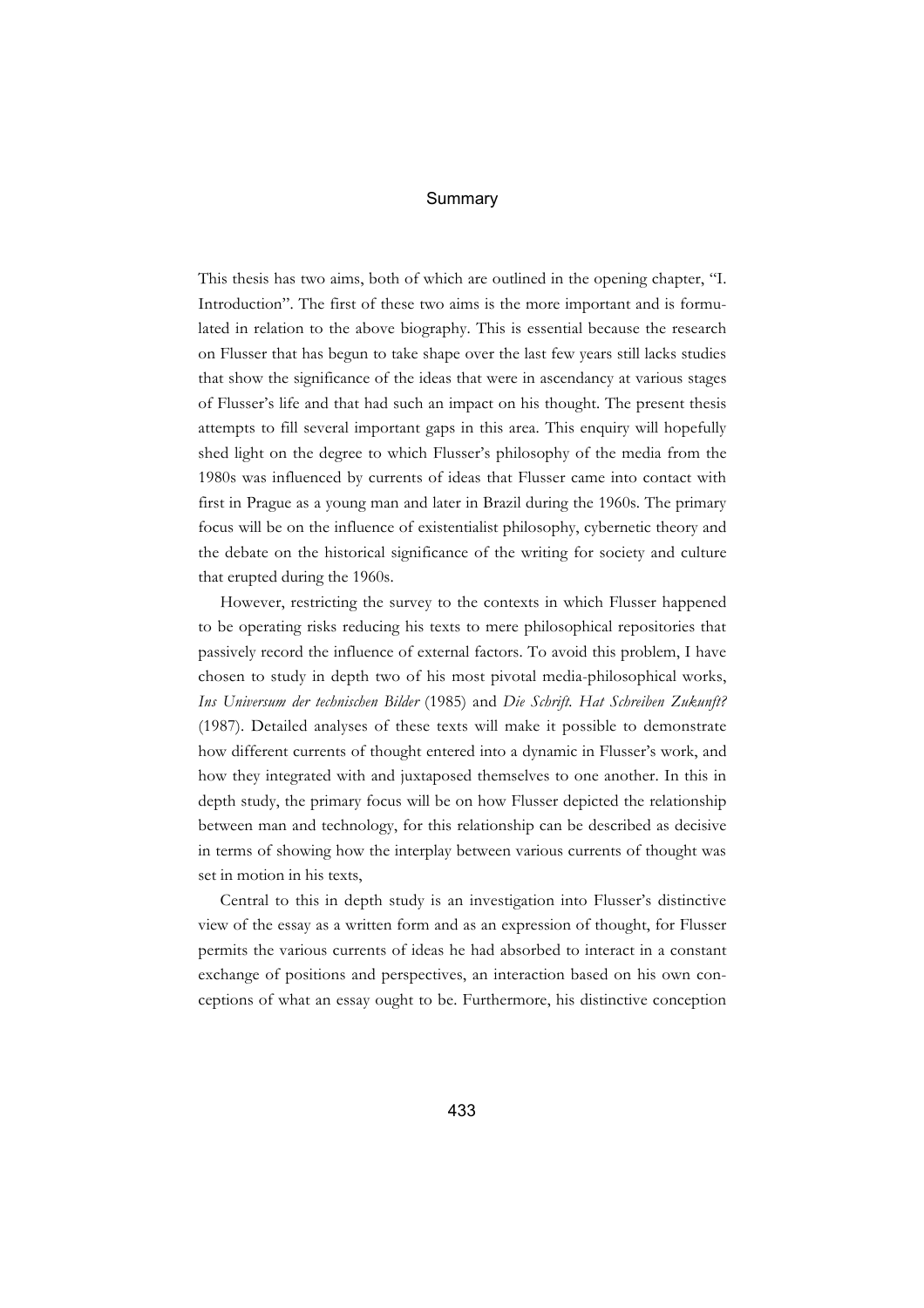of the process and goal of philosophical thought is an important aspect to take into account in any detailed study of his texts.

The other and secondary aim is to present Flusser in Swedish. Hitherto, very little has been written about him in this country, and only one of his longer texts has been published in Swedish (*En filosofi för fotografin*, 1988). In this regard, the situation in Sweden differs from that in Germany, Brazil and the USA. This thesis will hopefully result in a deeper knowledge of Flusser and his work in this country.

In the second chapter of the thesis, "II. Biography", Flusser's life and career is presented. This chapter is based to a large extent on archive material – letters, newspaper articles and unpublished manuscripts – held in trust by the Vilém Flusser Archive in Cologne. The account begins with a detailed description of Flusser's childhood and adolescence in Prague. In this section, I show what a pivotal influence coming of age in Prague between the wars had on Flusser. The Jewish minority's distinctive experience during this period is discussed in great depth. Above all, the discussion focuses on what Flusser calls "rootlessness", *Bodenlosigkeit,* the motif that runs through all his work, and on how this motif has its origins in the environment that existed in Prague at the time. Here I also show how a whole range of tensions and impulses from various currents of ideas, such as existential philosophy, logical positivism and formalism, become established in Flusser's work. Tensions between similar currents recur throughout Flusser's writings, not least in his philosophy of the media from the 1980s.

This account of Flusser's biographical details continues with a description of his years in Brazil. In this section, I describe Flusser's intellectual development and his breakthrough as a writer in Brazil. Here I highlight his fundamentally ambivalent relationship with the academic institutions he came into contact with, while at the same time demonstrating how his interest in technology as an object of philosophical enquiry grew. Attention is also paid to a number of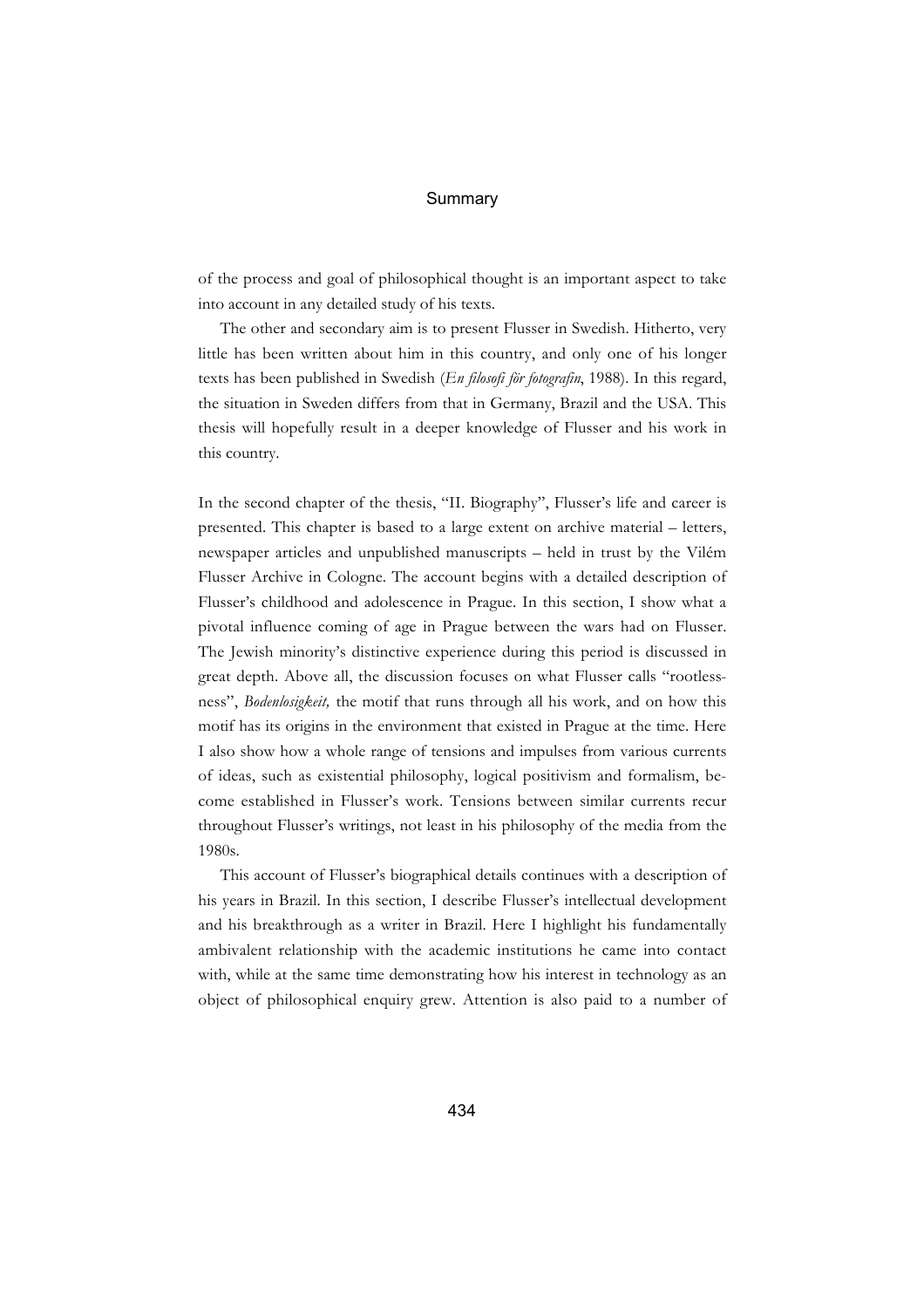intellectual friendships that Flusser forged during this period, friendships that would be decisive for his future development.

The final section of the biographical chapter is devoted to an account of Flusser's work in Europe after 1972, the focus being on his intellectual endeavours and his activities as a philosopher of the media. By the time Flusser had his breakthrough in the 1980s, many of the central pillars of his thought had long been in place. What happened during the 80s was that this thought burst into public consciousness, above all in the German-speaking world, in a way that it never had before. Here I give an account of Flusser's conduct in various institutional contexts, and describe the basic tenants outlined in his core texts and their reception. The account ends with some reflections on Flusser's position at the beginning of the 90s.

Chapter three of the thesis is entitled "III. Thought". This chapter is divided into two sections. To begin with, Flusser's conception of the essay as a specific mode of expression is discussed. This section begins with a detailed account of how Flusser arrived at the essay as an ideal form. His close relationship Alex Bloch, a friendship that bloomed in the 1950s, is chronicled. The letters from Flusser to Bloch that have survived and been published form the basis for the account. Flusser's intellectual connection with Bloch typifies in many ways his later attitude as an essayist, and the letters also throw light on his intellectual interests.

The account continues with an outline of Flusser's essay "Essays" (1967), in which he develops his view of the essay. In this text, my point of departure is Flusser's position vis-à-vis a discussion of the essay that has its origins in Montaigne. His connection to German Romanticism and its conception of textual expression is treated further, as are the various stylistic devices Flusser uses in his aesthetic. The section ends with a discussion around the relationship between Theodor Adornos's view of the essay and that of Flusser. Here we find many points of contact, but also significant differences. Perhaps the most important difference is that Adorno distances himself from the idea of the essay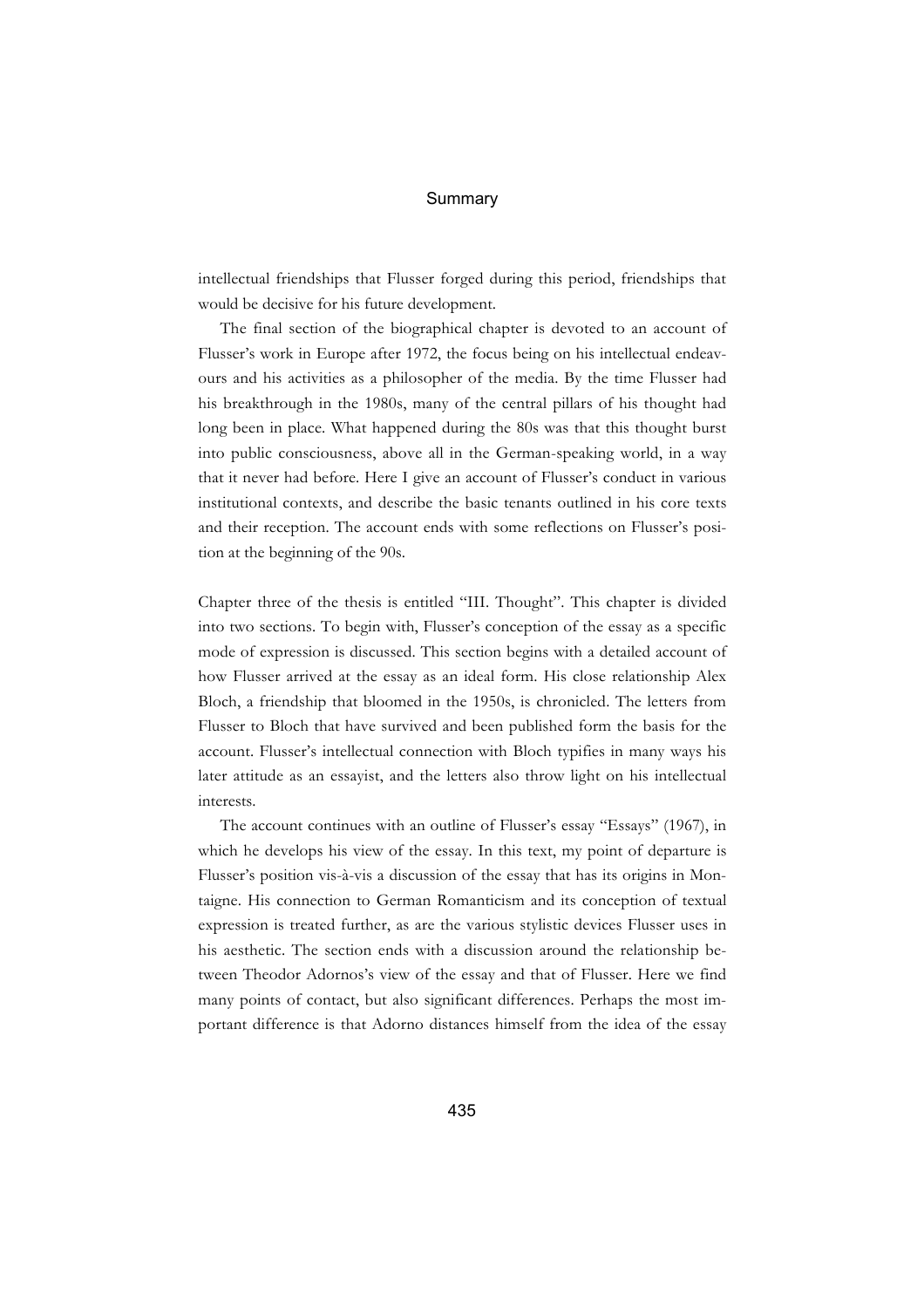as authentic expression and as an unmediated, subjective impression of an individual existence. For Flusser, on the other hand, this idea is central.

The second section of the third chapter is devoted to Flusser's relationship to philosophy and philosophical institutions. Here I give a brief account of the principal tendencies in his reception by existential philosophers such as Heidegger, Husserl, Camus and others. At the same time, Flusser's particularly unusual way, at least for a  $20<sup>th</sup>$  century philosopher, of moving between different intellectual arenas is emphasized. Briefer references are also made to Flusser's relationship with the Jewish intellectual tradition, as well as his links to Neo-Kantianism. It is also important to highlight the unique aspects of Flusser's thought. Thus, at the end of this section, somewhat more space has been devoted to reflections on this uniqueness, as well as to reflections on the reactions of other commentators to what is distinctive and specific to Flusser's philosophy.

The fourth chapter of this thesis, entitled "TV. Computers", is devoted to a detailed study of Flusser's essay *Ins Universum der technischen Bilder.* In terms of its general tone, this text could be described as the most euphoric of Flusser's works on information technology. At the same time, it is typical of his philosophy of the media from the 1980s. In this essay, Flusser largely restricts himself to meditations on a technology that is foreign to him on a personal level, namely digital technology, which was becoming ever more prominent at the time he was writing.

The chapter begins with a detailed account of the content of Flusser's essay. An in depth analysis of the principal themes is presented, all of these themes being linked to the then contemporary situation, when technical images were becoming dominant. The essay also contains an incisive cultural critique, in which the dangers of appeals to the lowest common denominator, superficial mass culture and totalitarianism all figure prominently. At the same time, however, a recurring theme in Flusser's text is the idea that, thanks to technology, there is a way out of this threatening impasse. From a variety of perspectives,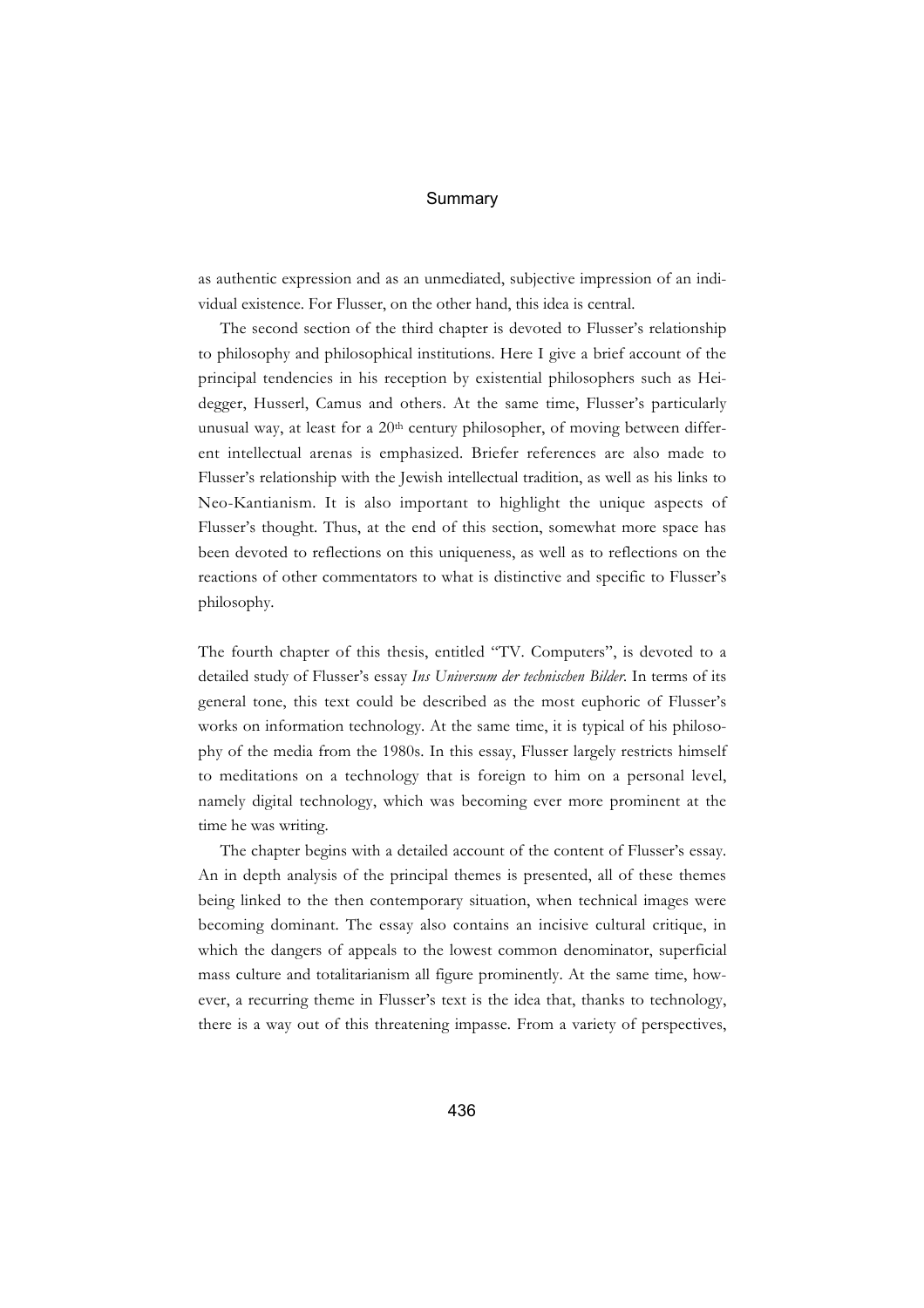he develops his ideas about a dialogic sense of community that is flowering in the telematic network that the new technology has created.

In the second section of chapter four, I begin by demonstrating the prominent role played by cybernetic theory formation in the way Flusser constructs his arguments in *Ins Universum der technischen Bilder.* In a detailed account devoted primarily to first wave cybernetic theory – which took shape during the 1950s – I point out how much Flusser's reasoning has in common with that of several theoreticians of cybernetics, above all Norbert Wiener. I also show how Flusser's text articulates a profound ambivalence towards the cybernetic perspective. Through an in depth comparison between Flusser and Wiener, I clarify how the cybernetic dissolution of boundaries between the human and the technological that their texts anticipate result in a counter-reaction. Thus, the question of the general relationship between man and technology is transformed into a question of the relationship between man and good and bad machines.

The chapter ends with a discussion of the many instances in Flusser's text where cybernetic theory is abandoned in favour of other theoretical approaches. Particular attention is paid here to how what I see as Flusser's fundamental orientation towards existential philosophy forces him to go beyond the boundaries of cybernetic theory. A variant of this transgression is found in those places where he allows man's ultimate potential to negate what is bestowed upon him to get the upper hand. Here themes drawn not least from Heidegger is allowed to gain ascendancy. Another variation of boundary transgression occurs where Flusser tries to integrate the cybernetic perspective with that of Bubers existential philosophy.

The next chapter is entitled "V. Writing" and treats Flusser's essay *Die Schrift. Hat Schreiben Zukunft?* In many ways, this text can be regarded as a counter weight to the preceding essay on technical images. The general tone is unrelentingly melancholic. Here Flusser is writing about the technique he knows best: writing. Furthermore, he is writing about a technique that he sees disap-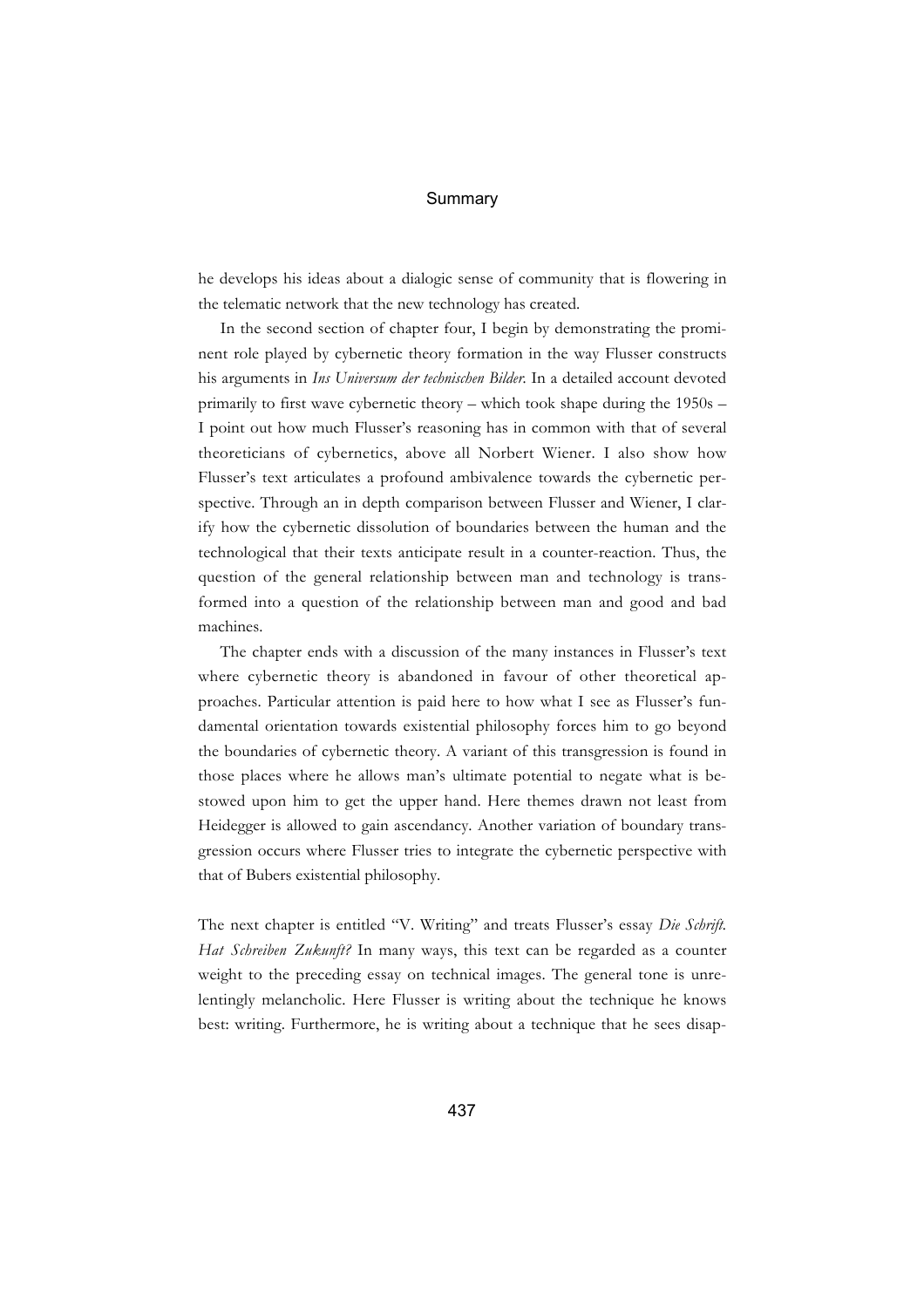pearing around him as humanity moves from a writing-based to an image-based society.

The chapter begins, as the preceding chapter did, with a detailed account of the content of Flusser's essay. Here I describe a number of the text's most important themes in depth. To begin with I highlight the introductory sections in which Flusser presents what could be called a general theory of writing. On the one hand, writing is presented as a technique through which humanity is perceived as striving to overcome the meaninglessness and existential finiteness that ultimately sets the boundaries in every sense. On the other, writing is regarded as a powerful media technique that basically structures the subject, society and culture.In the latter parts of the essay, Flusser moves on to a number of concrete reflections over the future he thinks a society without writing might bring.

In the second part of the chapter, I describe Flusser's relationship to those theories of writing that took shape during the 1960s in the work of theoreticians such as Marshall McLuhan, Eric Havelock, Walter Ong, and Claude Lévi-Strauss. Special attention is paid to influences from and references to McLuhan, which occur in *Die Schrift* and in other texts and letters. At the same time, I show how Flusser's views and those of McLuhan diverge in important respects. The ideas on writing that he expresses in the essay are more in line with other theories that were in circulation during the 1960s.

My discussion continues with a closer reading of certain passages in *Die Schrift*, where I show how Flusser develops what might be described as a double perspective with regard to the relationship between man and technology. On the one hand, he perceives writing in accordance with the basic thought patterns of existentialist philosophy, that is to say as something external that the subject uses to express an existence that already existed internally before the act of writing took place. On the other, there are in Flusser's text a number of theoretical influences apparent in his reflections on writing that have their origins in the idea that technology always structures the subject who engages in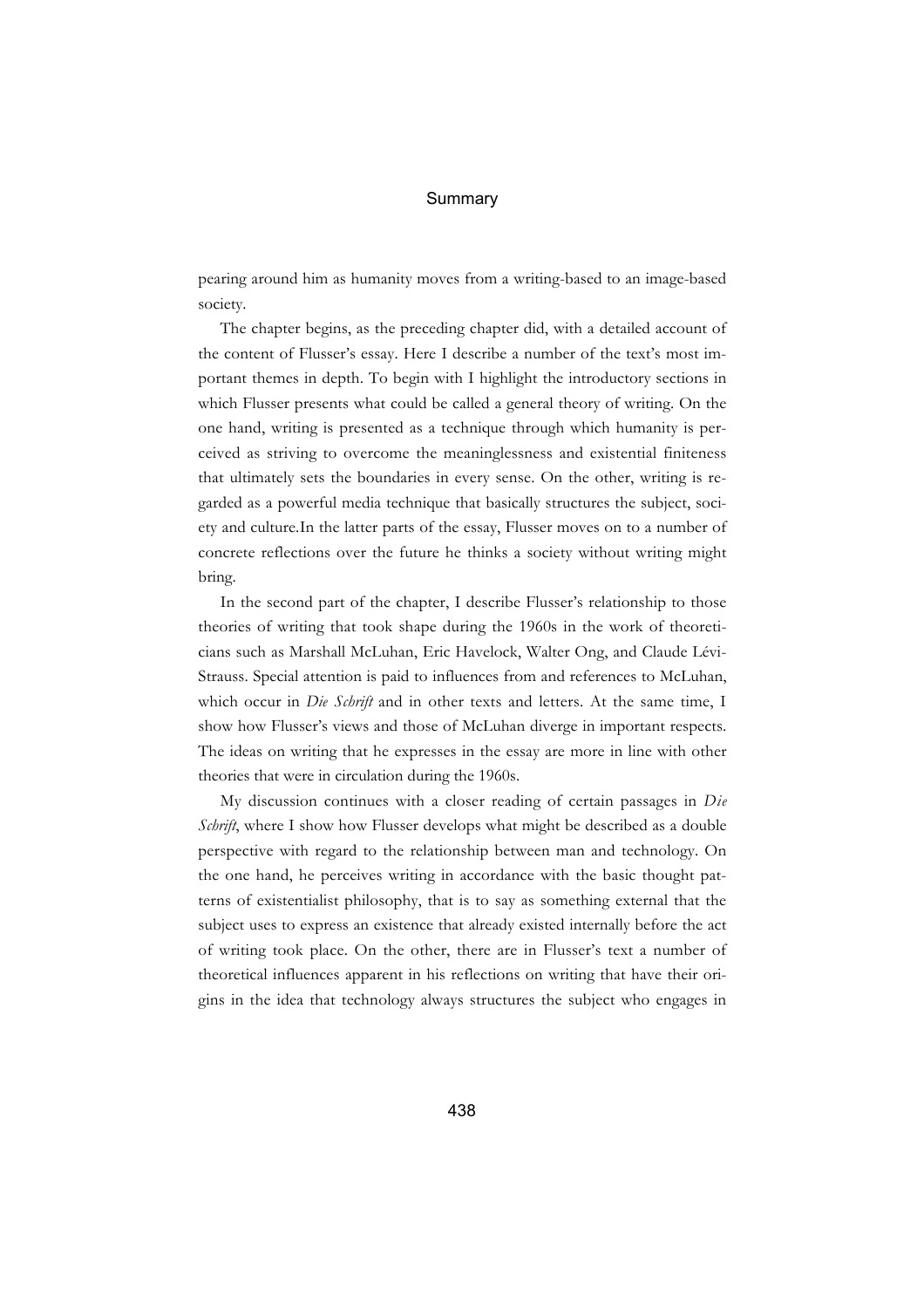the act of writing, and thus this technology is already internalised in the writing itself.

However, when the perspectives of existential philosophy and writing theory must coexist side by side in *Die Schrift*, what comes through is not only duality. The text also contains a number of passages where a more profound ambivalence vis-à-vis the medium of writing reveals itself. This becomes especially clear when Flusser reflects over his own writing practice. Taking certain aspects of Jacques Derrida's thought as my starting point, I show how Flusser can be described as being caught in a double-bind relationship with writing. The relationship between man and technology simply becomes tense when Flusser approaches the question of his own relationship with technology. In these passages, the ascendancy of the existential philosophical perspective in his reasoning becomes clear. In line with his theory on essay writing, Flusser sees writing as a means of expressing what subjectively exists within himself, his own existence. At the same time, however, he becomes aware that writing as a means of communication is incapable of expressing existence in an undistorted, authentic way. Writing always lives its own life in some sense, beyond the writer's control, and the possibility of failing to communicate is always an inevitable feature of textual expression. Through a close reading of a couple of passages from *Die Schrift*, I demonstrate how Flusser comes to perceive writing and the writer as tragic when he contemplates his own writing practice.

In the final chapter of the thesis, entitled "VI. Conclusion," Flusser's relationship to what is usually called Postmodernism is addressed. In the light of the preceding outline of early influences such as existential philosophy, cybernetic theory and writing theory, it is possible to discuss in more detail Flusser's position in the idea-historical context in which his philosophy of the media from the 1980s took shape. The presentation begins with a general discussion of the concept of Postmodernism, a discussion in which the scope of this concept is significantly restricted in comparison to how it is used in many other discussions. Thereafter, some of the central elements of the theories of Post-